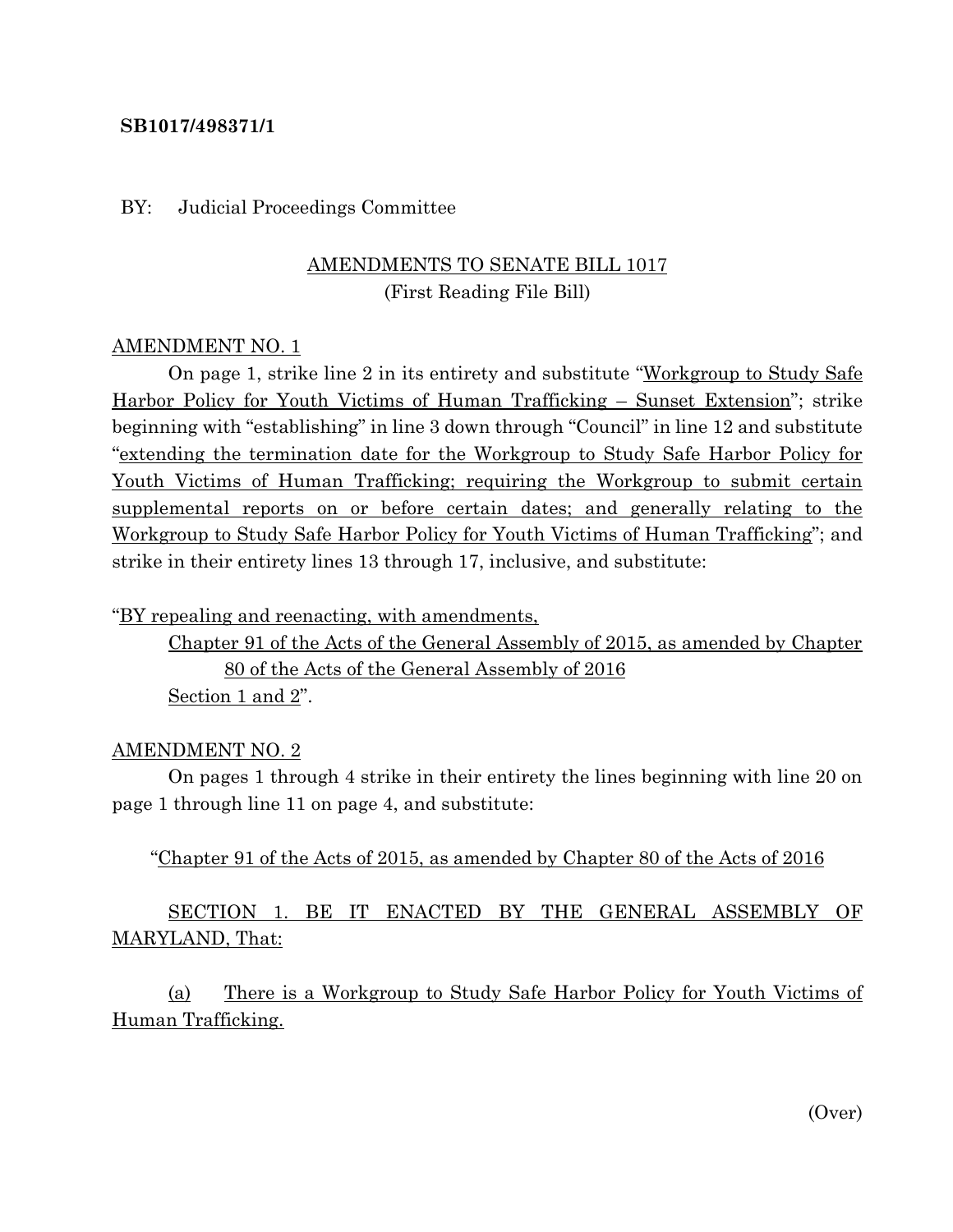## **SB1017/498371/1 Judicial Proceedings Committee Amendments to SB 1017 Page 2 of 6**

| (b)                         |                  | <u>The purpose of the Workgroup is to study:</u>                                                                       |  |  |
|-----------------------------|------------------|------------------------------------------------------------------------------------------------------------------------|--|--|
|                             | (1)              | <u>legal protections for youth victims of human trafficking; and</u>                                                   |  |  |
|                             | (2)              | the provision of services for youth victims of human trafficking.                                                      |  |  |
| $\left( \mathrm{c} \right)$ |                  | <u>The Workgroup consists of the following members:</u>                                                                |  |  |
| of the Senate:              | (1)              | one member of the Senate of Maryland, appointed by the President                                                       |  |  |
| the House;                  | (2)              | one member of the House of Delegates, appointed by the Speaker of                                                      |  |  |
|                             | (3)              | the Secretary of Human Resources, or the Secretary's designee;                                                         |  |  |
|                             | $\left(4\right)$ | the Secretary of Juvenile Services, or the Secretary's designee;                                                       |  |  |
| designee;<br>designee;      | (5)              | the Secretary of Health and Mental Hygiene, or the Secretary's                                                         |  |  |
|                             | (6)              | the State Superintendent of Schools, or the Superintendent's                                                           |  |  |
|                             | (7)              | the Secretary of State Police, or the Secretary's designee;                                                            |  |  |
|                             | (8)              | the Secretary of State, or the Secretary's designee;                                                                   |  |  |
|                             | (9)              | one representative from the Office of the Public Defender, Juvenile<br>Division, appointed by the Public Defender; and |  |  |
|                             | (10)             | the following members, appointed by the Governor:                                                                      |  |  |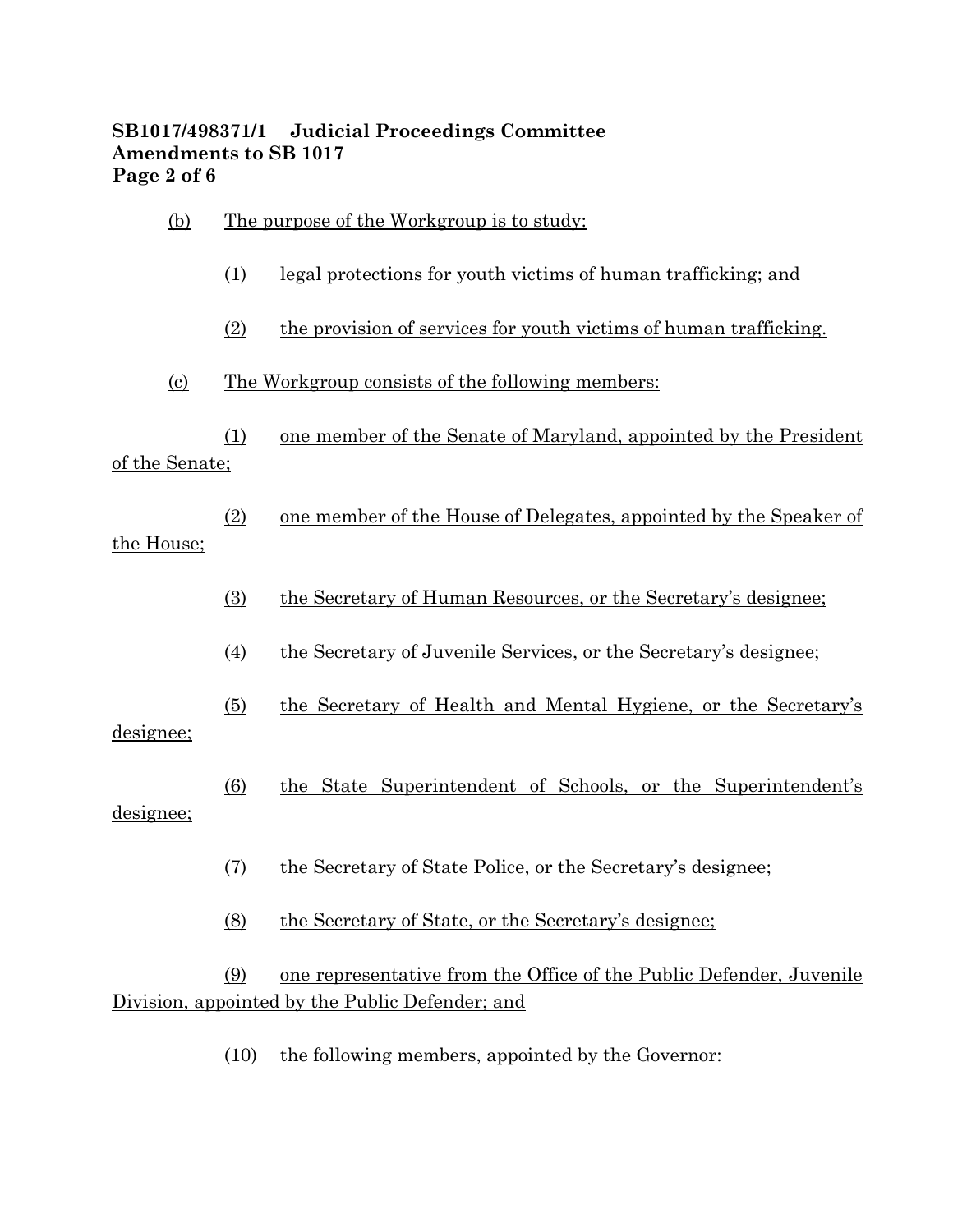# **SB1017/498371/1 Judicial Proceedings Committee Amendments to SB 1017 Page 3 of 6**

| Assault;                          | (i)   | one representative of the Maryland Coalition Against Sexual                                                                      |
|-----------------------------------|-------|----------------------------------------------------------------------------------------------------------------------------------|
|                                   | (ii)  | one representative of the Governor's Office for Children;                                                                        |
| and Prevention;                   | (iii) | one representative of the Governor's Office of Crime Control                                                                     |
| Association;                      | (iv)  | one representative of the Maryland State's Attorneys'                                                                            |
|                                   | (v)   | one representative of a local law enforcement agency;                                                                            |
| <b>Exploited Children;</b>        | (vi)  | one representative of the National Center for Missing and                                                                        |
|                                   | (vii) | <u>one representative of Turnaround, Inc.;</u>                                                                                   |
|                                   |       | (viii) one educator who works in a student service capacity and who<br>is nominated by the Maryland State Education Association; |
| Force;                            | (ix)  | two representatives of the Maryland Human Trafficking Task                                                                       |
| victims of human trafficking; and | (x)   | two representatives of national organizations that support                                                                       |
|                                   | (xi)  | two survivors of human trafficking.                                                                                              |

(d) The Governor shall designate the chair of the Workgroup.

(Over)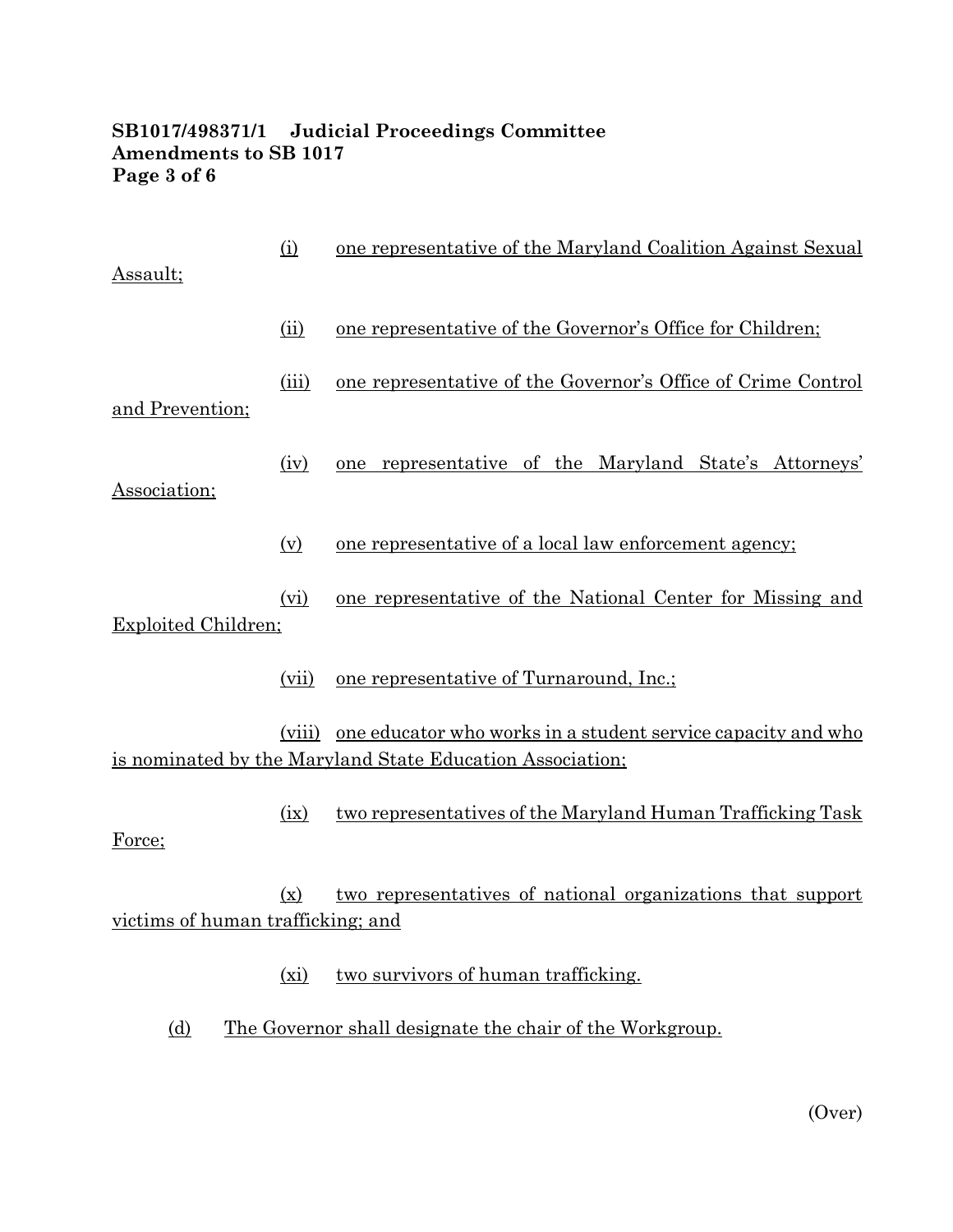## **SB1017/498371/1 Judicial Proceedings Committee Amendments to SB 1017 Page 4 of 6**

(e) The Governor's Office of Crime Control and Prevention shall provide staff for the Workgroup.

(f) A member of the Workgroup:

(1) may not receive compensation as a member of the Workgroup; but

(2) is entitled to reimbursement for expenses under the Standard State Travel Regulations, as provided in the State budget.

(g) The Workgroup shall:

(1) compile existing information on and identify the needs of youth victims of human trafficking and identify the public and private sector programs and resources currently available to meet those needs;

(2) identify gaps in public and private sector programs and resources currently available to meet the needs of youth victims of human trafficking;

(3) collect and compile data on the number of youth victims of human trafficking in the State, including the number of youth victims in each jurisdiction of the State;

(4) evaluate current State safe harbor policies and legal protections for youth victims of human trafficking; and

(5) make recommendations regarding:

(i) legislation and policy initiatives to address the provision of services and legal protections for youth victims of human trafficking in the State;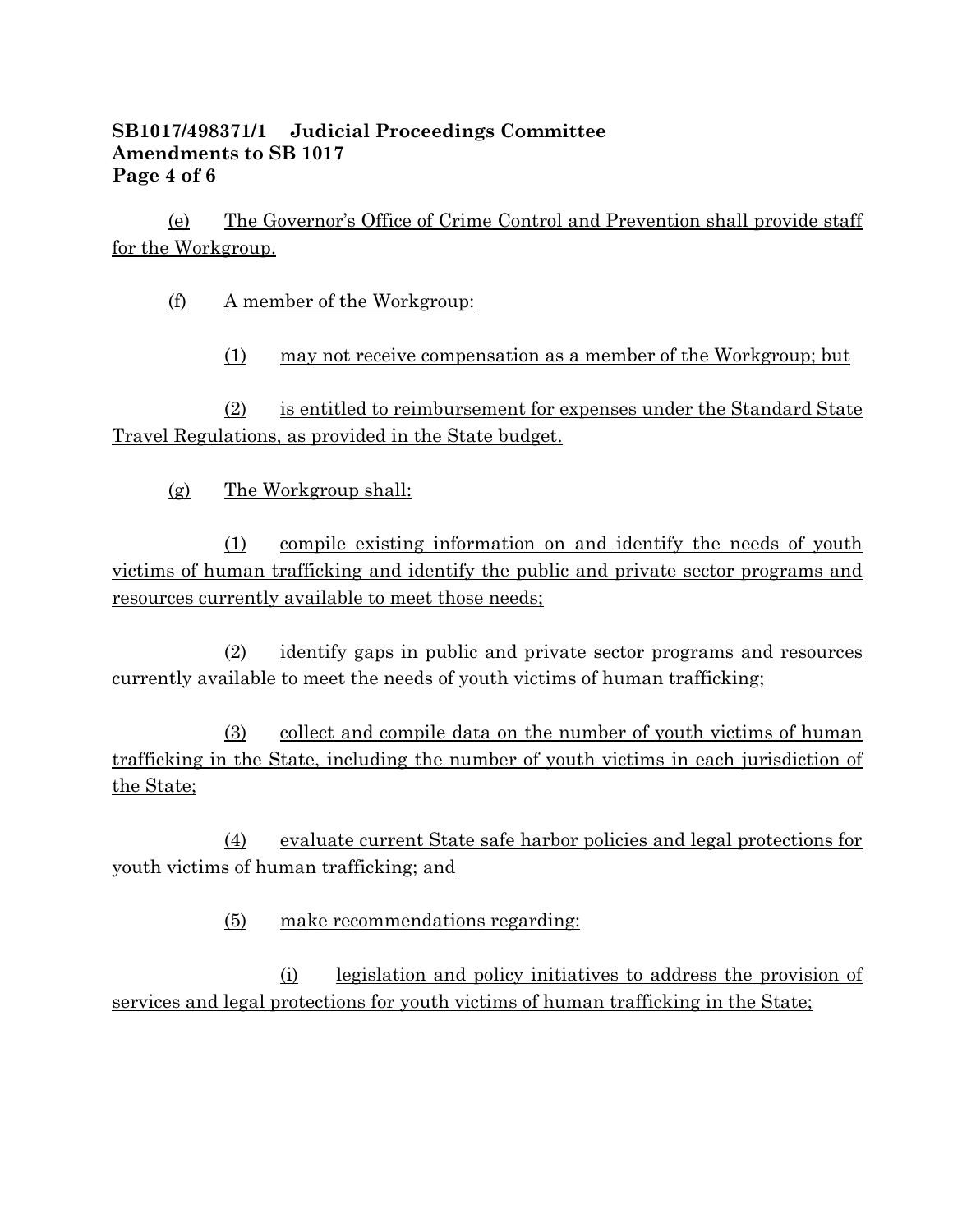## **SB1017/498371/1 Judicial Proceedings Committee Amendments to SB 1017 Page 5 of 6**

(ii) the collection of data to identify youth victims of human trafficking in the State;

(iii) funding requirements and budgetary priorities to address the needs of youth victims of human trafficking in the State; and

(iv) any other relevant issues or considerations identified by the Workgroup.

(h) (1) On or before December 1, 2015, the Workgroup shall report its findings and recommendations to the Governor and, in accordance with  $\S 2-1246$  of the State Government Article, the General Assembly.

(2) On or before December 1, 2016, the Workgroup shall submit a supplemental report on its findings and recommendations to the Governor and, in accordance with § 2–1246 of the State Government Article, the General Assembly.

**(3) ON OR BEFORE DECEMBER 1, 2017, THE WORKGROUP SHALL SUBMIT A SUPPLEMENTAL REPORT ON ITS FINDINGS AND RECOMMENDATIONS TO THE GOVERNOR AND, IN ACCORDANCE WITH § 2-1246 OF THE STATE GOVERNMENT ARTICLE, THE GENERAL ASSEMBLY.**

# **(4) ON OR BEFORE DECEMBER 1, 2018, THE WORKGROUP SHALL SUBMIT A SUPPLEMENTAL REPORT ON ITS FINDINGS AND RECOMMENDATIONS TO THE GOVERNOR AND, IN ACCORDANCE WITH § 2-1246 OF THE STATE GOVERNMENT ARTICLE, THE GENERAL ASSEMBLY.**

SECTION 2. AND BE IT FURTHER ENACTED, That this Act shall take effect June 1, 2015. It shall remain effective for a period of **[**2 years**] 4 YEARS** and 1 month and, at the end of June 30, **[**2017**] 2019**, with no further action required by the General Assembly, this Act shall be abrogated and of no further force and effect.

(Over)